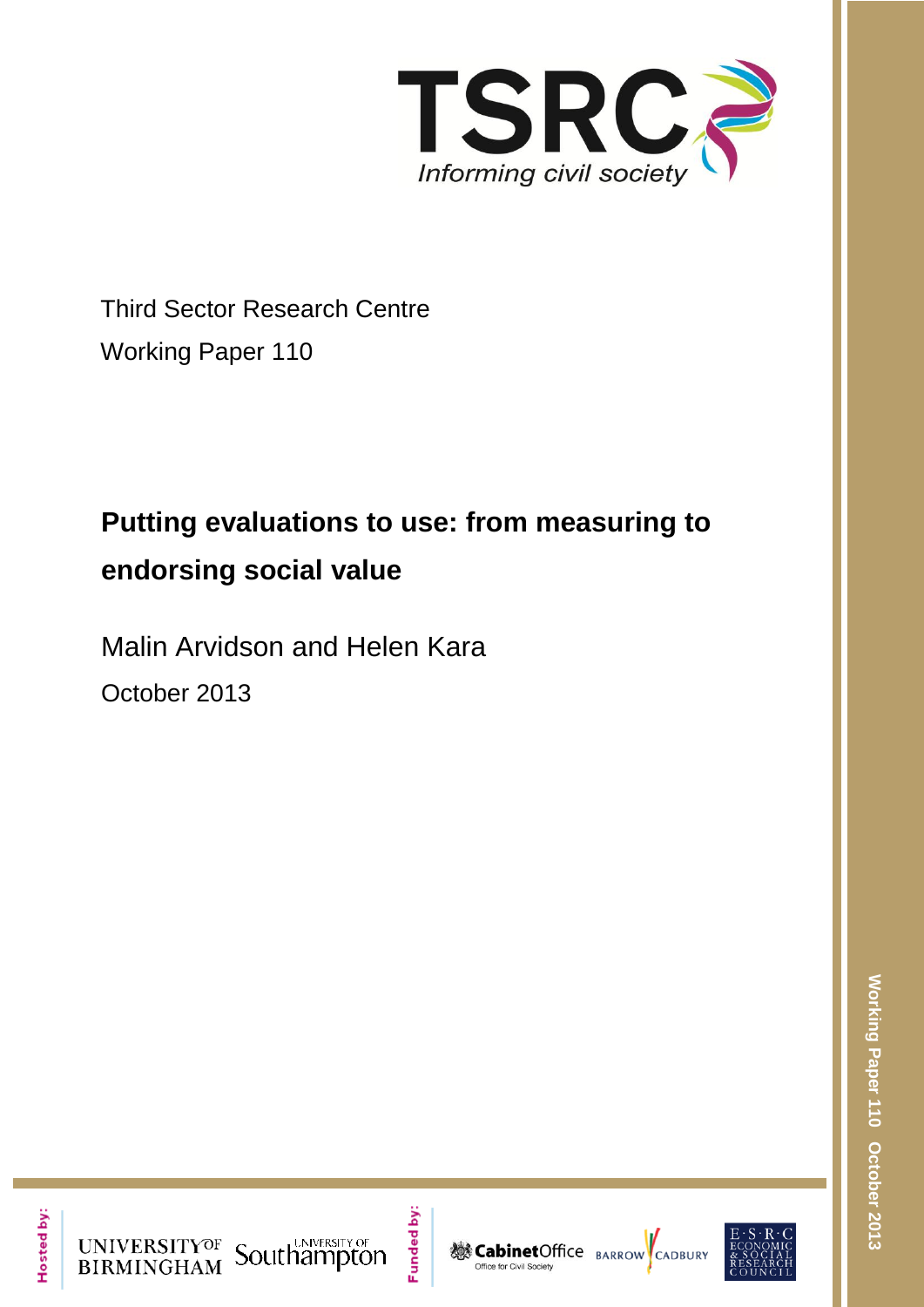## **Abstract**

This paper examines the concept of 'social value', emphasized in the recently implemented Social Value Act. It argues that evaluations can play an important role in advocating the status of social value. Evaluations highlight priorities and interests and can offer an important way of evidencing and promoting social value in order that it becomes an active ingredient in decision-making in the commissioning of public services. This is essential, since the implementation of the Social Value Act is made difficult by the fact that social value is hard to define and that commissioners are presented with goals and priorities that may compete with a focus on social values. This paper elaborates on a set of themes that can help us explore evaluation frameworks with a view to highlighting where and how evaluations can endorse social values, such as social inclusion, as a feature of how public services are delivered by third sector organisations. This, we argue, will be crucial for the Social Value Act to become a meaningful addition to the way public services are procured and commissioned, and for third sector organisations to secure continued public service contracts based on arguments and values that play on their presumed advantages over other service deliverers.

## **Keywords**

Social value, evaluations, Third Sector Organisations (TSO), public services, commissioning

## **Acknowledgements**

Thanks to Robin Miller, James Rees and Pete Alcock (TSRC), and David Pritchard (New Philanthropy Capital) for comments on earlier drafts of this paper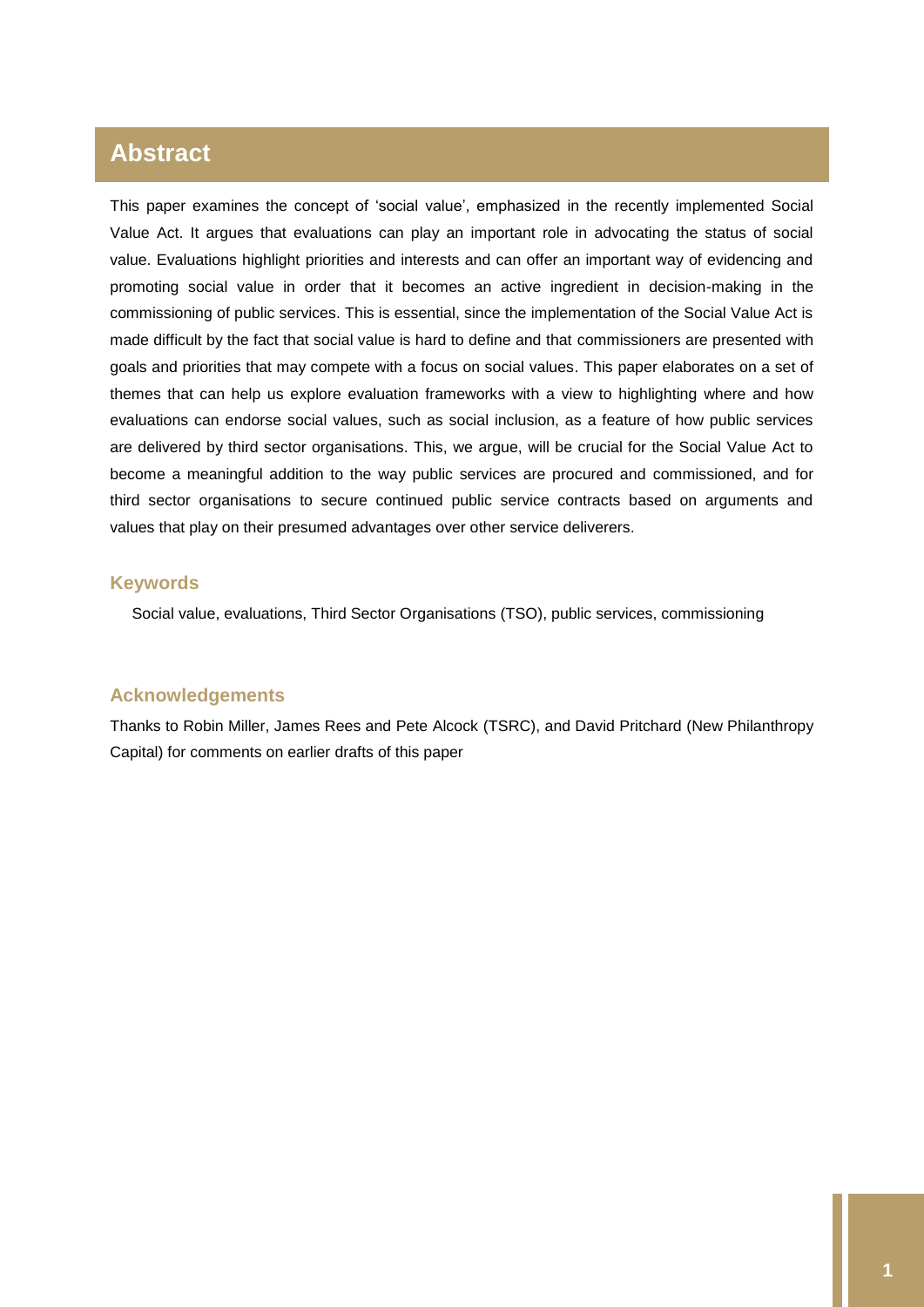## **Contents**

| 1. |                                                                    |  |
|----|--------------------------------------------------------------------|--|
| 2. | Program implementation: How are organisational structures and      |  |
|    |                                                                    |  |
| 3. | Indirect and unintended consequences: How can evaluations          |  |
|    |                                                                    |  |
| 4. | Fostering social values: can evaluations encourage the creation of |  |
|    |                                                                    |  |
|    |                                                                    |  |
|    |                                                                    |  |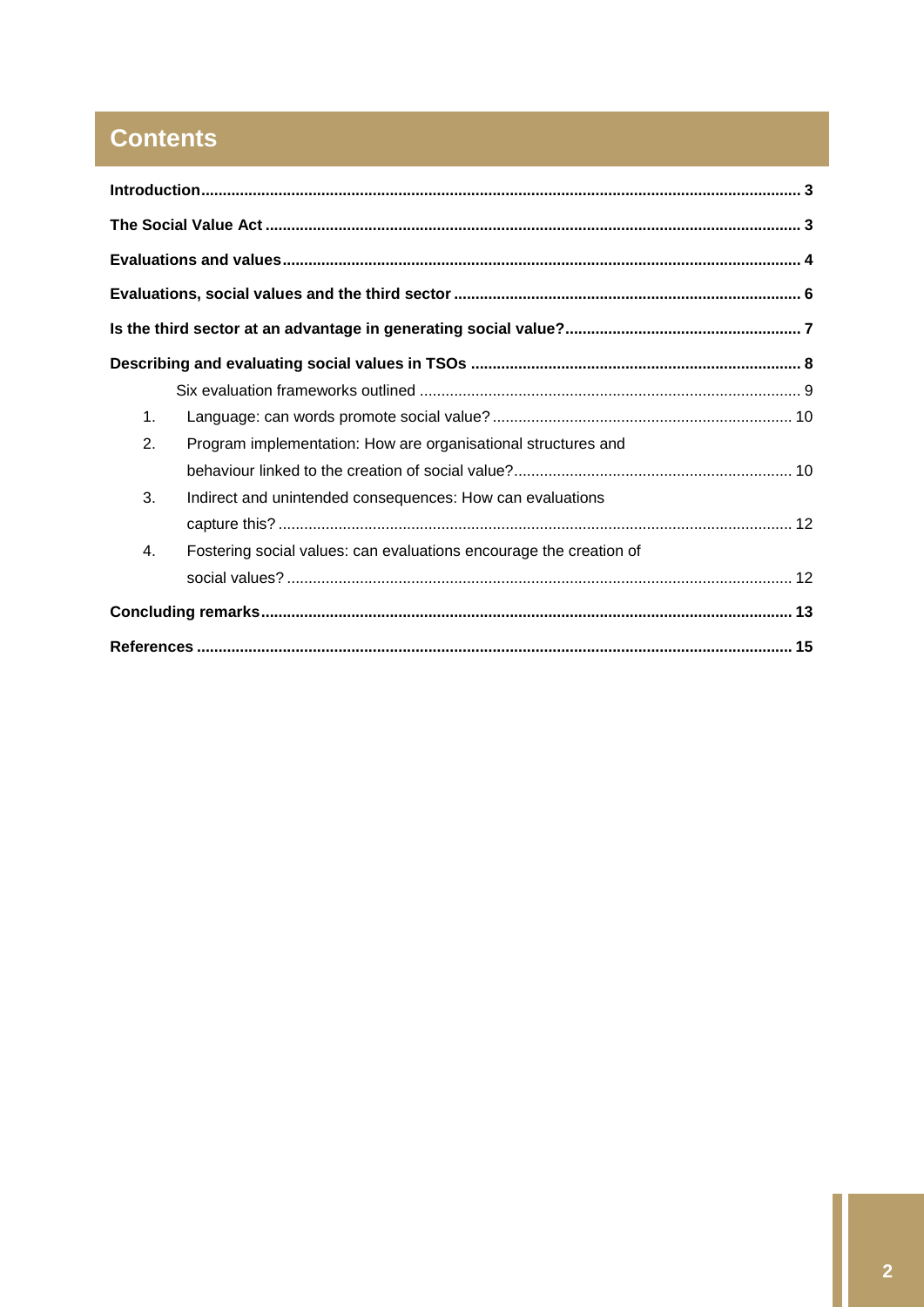## <span id="page-3-0"></span>**Introduction**

The purpose of this paper is to highlight where and how evaluations can endorse social value. Such a focus, we argue, is crucial for TSOs operating as service providers, both since it relates to purportedly distinctive features of these organisations, and since, through the inauguration of the Social Value Act in 2013, it has been declared a key aspect to be considered in the commissioning of public services. However, the implementation of the Social Value Act is made difficult by the fact that social value is hard to define and that commissioners are presented with goals and priorities that may compete with a focus on social value. By forwarding credible evidence that they generate social value TSOs will offer concrete support to commissioners seeking to implement the Social Value Act. This requires that we consider evaluations not just as instrumental procedures for collecting 'evidence of what works' but also as tools that actively promote certain values. By seeking evaluation frameworks that can capture social value, this aspect of human service delivery will be promoted as a meriting target alongside focus on value-for money and efficiency in service delivery.

The structure of the paper is as follows: first we present the policy context in which service delivering TSOs operate now. Here, we focus on describing the Social Value Act. Following this we discuss evaluations and TSOs in the UK. We argue for a values-engaged approach to understanding evaluations, i.e. evaluations as promoting values. This is a perspective that often goes unnoticed and is masked by focus on skills, resources, methodologies and intended use of evaluations, i.e. questions organisations grapple with when deciding what evaluation framework to use. The paper then takes a closer look at the concept of 'social values' in the context of the third sector and evaluations, before introducing the reader to a set of questions with ensuing discussions around where and how evaluations can capture and promote social values in the work of TSOs.

## <span id="page-3-1"></span>**The Social Value Act**

The policy context in which TSOs find themselves today appears to embrace TSOs as public service deliverers. The Social Value Act (HMG, 2012a) and the white paper on Open Public Services (HMG, 2012b) picture a diverse landscape of service providers in which TSOs of different types will contribute to the delivery of services that are user-responsive, cost-effective and of high quality. Although placing diversity and social value in focus, the current policy and financial context also presents commissioners and other stakeholders with competing goals, interests and priorities. It is likely that goals of equity, for example, will compete with financial goals of increasing efficiency in times of financial austerity.

The Social Value Act came into force on 31 January 2013. The intention with this law is to ensure that, when awarding contracts, commissioners should consider not just cost aspects of a proposed project or bid but its overall value to the community. The act will 'require public authorities to have regard to economic, social and environmental well-being in connection with public services contracts' (HMG, 2012a: 1), and should be applied to contracts awarded by central government departments and local authorities. By including aspects of 'social value' when commissioning for services, decisionmakers should ask not just for the price of a service, but what added and collective benefits a service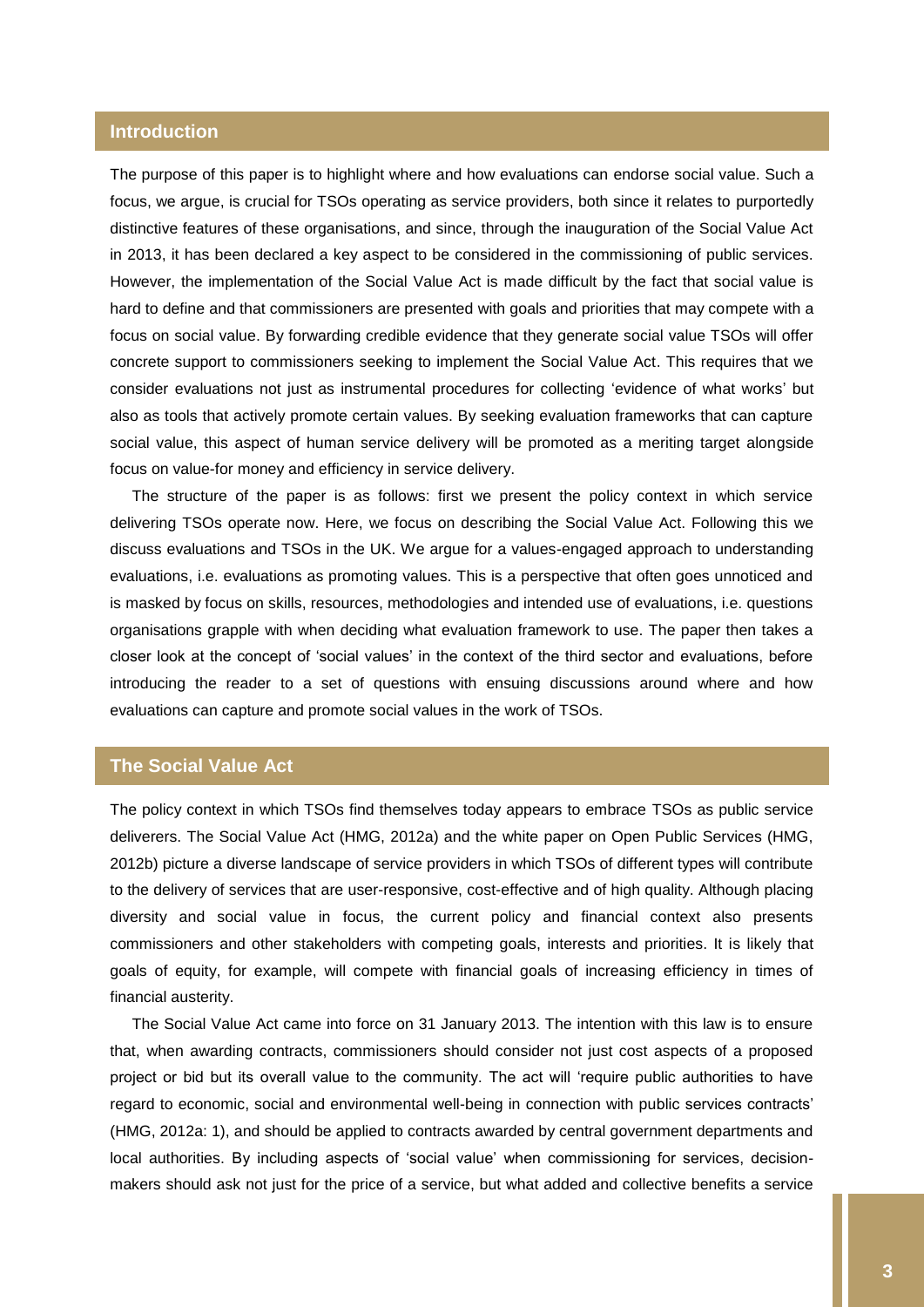may generate. For example, the primary benefit of a service using volunteers to distribute meals to elderly people in their homes may be improved nutrition and therefore better overall health for those elderly people, leading to a reduced burden on the National Health Service. But the social value of the service could include: greater social inclusion through reduced isolation for both the elderly people and the volunteers; increased employability for volunteers who may wish to move into paid employment; increased community cohesion as members of the community get to know each other; and so on.

The Cabinet Office has published alongside the Act a 'procurement policy note' (HMC, 2012c). This document offers advice for how and when commissioners should apply the Social Value Act, with particular consideration to the tight economic times that affect councils and decisions required to accommodate new policies with budgetary constraints. The document states that commissioners and procurers are required 'at the pre-procurement stage [to] consider how what is to be procured may improve social, environmental and economic wellbeing of the relevant area, and how they might secure any such improvement and to consider the need to consult' (ibid.: point 9). It is important to note that the Act does not express any formal steps that must be followed during procurement and commissioning, hence is not prescriptive in how social value is interpreted more specifically, or how the Act should be implemented in practice (e.g. through open hearings or consultations or similar). Instead it simply instructs commissioners and local government to 'consider' social value issues.

Although instructed to consider social value alongside purely economic aspects of service delivery in commissioning procedures, commissioners are faced with potentially contradictory or competing instructions. Policy-implementers such as local authorities and different commissioning groups are bound to experience tensions due to the need to prioritise efficiency (such as acquiring the most health services for a wide population) over equity and social justice (distributing health services to the poor, vulnerable and disadvantaged). We can hence imagine a situation where the enforcement of social value is at risk of being ignored. The challenge with a concept such as social value is to find concrete and agreed ways to operationalise it in decisions regarding resource distribution. Our argument is that evaluations offer an important way of evidencing and promoting social value in order that it becomes an active ingredient in decision-making during the commissioning of public services.

#### <span id="page-4-0"></span>**Evaluations and values**

Our general understanding of evaluations is that they should offer a systematic assessment of the results of an intervention, based on a logical collection of data. The attraction of evaluations is often based on a belief that they will provide objective evidence of what works. However, evaluation of all kinds are rarely purely instrumental and rational means of establishing what works, or not, but must be understood as procedures that involve contestation and negotiations around what is valued and how (Barman, 2007; Hall et al, 2012; Rossi et al, 2004). In the context of human service organisations the social problems that are being addressed constitute a complex combination of issues and this offers a real challenge to evaluations in theory and practice: how can we capture added value? How can we understand 'efficiency' in such contexts? How can we attribute achievements when multiple agencies are involved in interventions? There are a range of questions of both conceptual and methodological nature. Consequently we find that evaluations in the UK third sector are today 'cluttered with ideas,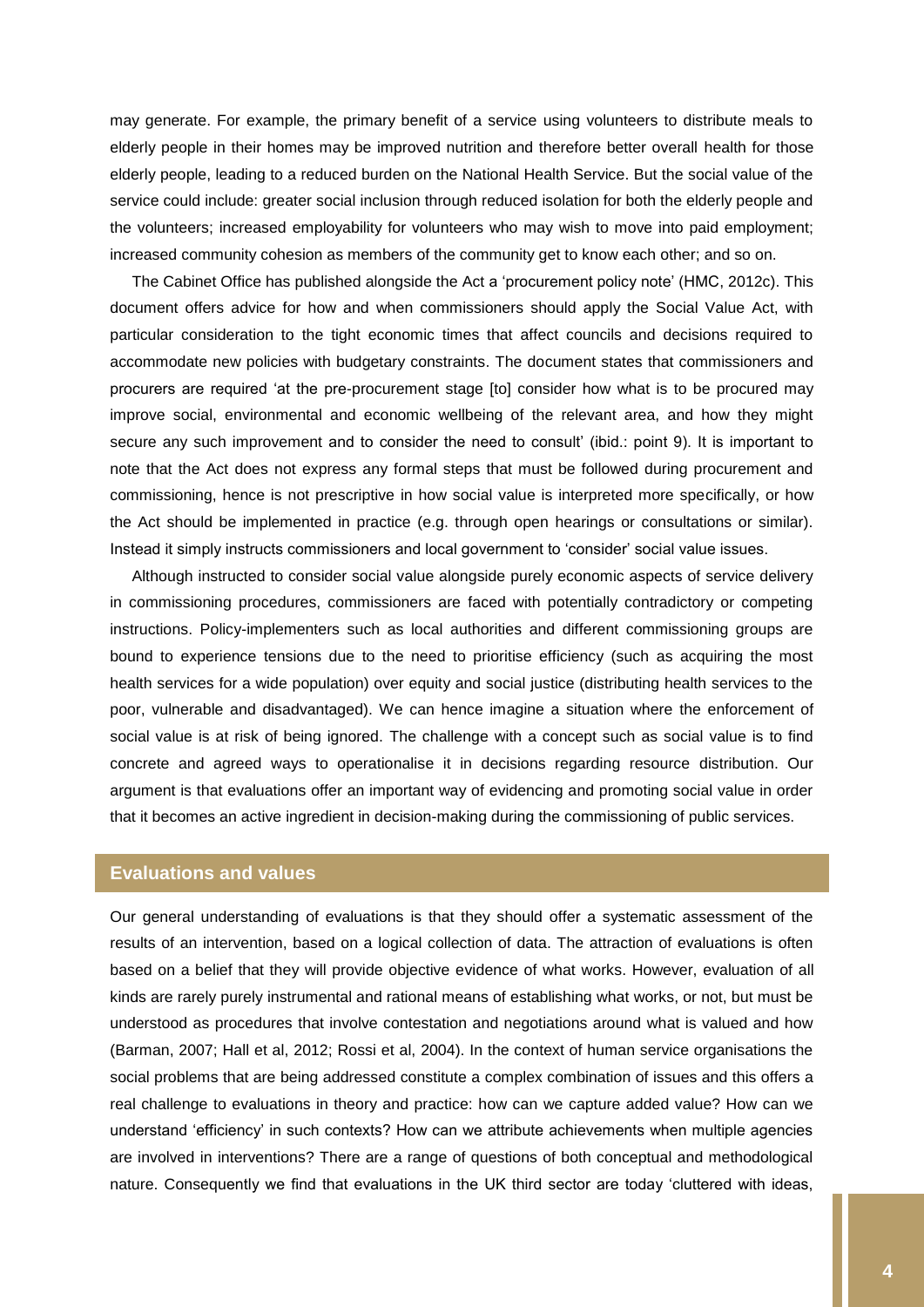novel approaches and the latest toolkit' (Hall, 2012: 5). Since impact evaluation presents organisations with challenges of managerial nature the choice of evaluation framework is often based on pragmatic considerations such as cost, skills and the availability of data (Ogáin et al., 2012). This, we argue, masks the inherent value-bases of evaluations related to both methodological preferences and more political aspects of what is seen as laudable achievements. Hall (2012), using examples of evaluations frameworks used by TSOs, illustrates how values related to what counts as credible evidence are hidden in different 'evaluation logics'. Evaluation frameworks reflect 'a normative belief in the superiority of particular approaches to performance measurement and evaluation' (Hall 2012: 5). Evaluations are also tailored to highlight different policy priorities, or political values. Hence, evaluations are political in that they are always set in contexts where we find 'the promotion of different values and political stances' (Greene, 1994: 531; see also Palfrey et al., 2012:122–3) and the choice of evaluation approach carry political or normative implications (Rossi et al., 2004). Evaluations can add value to those who are marginalised and likewise 'embed, ignore, reflect' underlying inequalities and power relations (Hay, 2012: 47). They can reflect a policy that prioritises value that falls to particular groups.

Based on this argument we can say that evaluations both assess achievements and *promote* values of both political and methodological kinds. An evaluation that is aimed at promoting equity in the distribution of health will have a different focus than one that prioritises efficiency in service delivery. The language of evaluation reports can advance the interest of the tax-payer (value for money) or that of the underprivileged (social inclusion). Greene (2012) forwards the idea of a 'valuesengaged' approach to evaluation that 'both describes the plurality of values' and 'prescribes particular values' (Greene, 2012: 198, see also Hall et al., 2012). It embraces and reinforces the fact that evaluations are built on values, whether referring to ideas related to methodological preferences or political priorities. Similar to this values-engaged approach we argue that an evaluation that aims at promoting social values, such as social justice, equity, diversity, will need to describe and illustrate where in the process of intervention, how, and to what effect, social values are generated.

While economic value is relatively straightforward to define and measure, this cannot be said about social value. Nevertheless, social value is an established term that in the context of evaluations broadly refers to soft, intangible outcomes, and to results that are wider than outputs in that they include the effect an activity has on communities, the environment, and not only on individual participants. Social values are often the indirect impact of activities, such as services delivered by volunteers recruited from disadvantaged groups generating skills development, and social inclusion for those delivering a service as well as for those for whom a service is intended. For evaluations to capture social value we need to expand the focus beyond outputs and predefined goals, and also include 'ethical dimensions of how things are done' (Westall, 2009: 3). How are clients and other stakeholders engaged in services and organisational decision-making? What about recruitment of volunteers and paid staff? Is this based on values of equity, diversity and social inclusion, and if so, what social value could this generate?

Concepts such as 'economic regeneration' and 'local sustainable development' provide an example of how added financial *and* social value can be defined and captured in evaluations (Thatcher and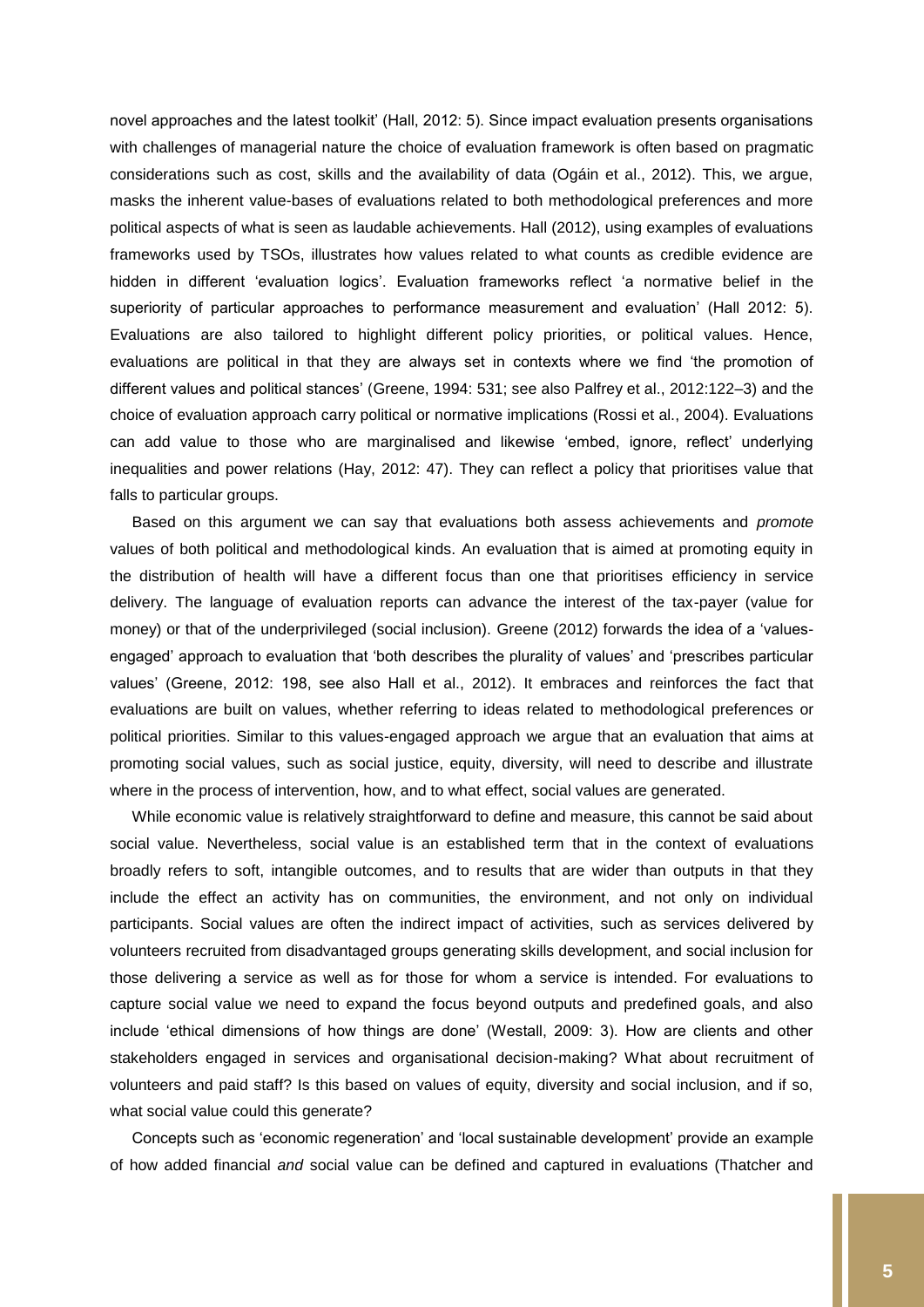Sharp, 2008). The difference between engaging a local organisation or a national organisation in the procurement of services for public bodies can be illustrated by the former's impact on local economy: here, the social value can be defined as the effect of economic regeneration and local sustainable development that is achieved as a result of engaging a local non-profit organisation in the supply chain. It 'bring[s] benefits above and beyond cost savings' (ibid: 254). There are simple evaluation models, such as Local Multiplier 3 (Sacks, 2002) based on the idea of financial multiplier effects that can be used to clarify value chains and evidence this type of added value.

Social value can also be appreciated through a lens that highlights breadth, depth and length of outreach of a service (Woller, 2006). Rather than looking at economic contribution we focus on social value defined as social inclusion and diversity. In order to appreciate social value defined as 'social inclusion' we need to understand what characterises social exclusion in the context of a particular service provision. Social value defined as social inclusion and diversity can then be assessed based on who engages with the service (benchmarking socio-economic background), how (length of engagement with a service) and in what way (frequency) services are being used (Copestake, 2007; Schreiner, 2002; Woller, 2006).

## <span id="page-6-0"></span>**Evaluations, social values and the third sector**

The debate around evaluations in the third sector community today is characterised by a combination of urgency and trepidation. Urgency, since competition for grants and contracts is increasing and evaluations and evidence of what works is one important means of communicating added value and outstanding qualities of an organisation to commissioners and other funders. Trepidation since organisations are sometimes unclear of what evaluation and impact assessment mean to their organisation (Moxham, 2009), and since the context in which evaluations are to be used may be ruled by institutional logics (bureaucratic, for-profit) that do not coincide with those of the third sector (nonprofit, idealism).

Research suggest that TSOs are engaged in evaluations more extensively now than just under a decade ago (Ellis and Gregory, 2009; Ogaìn et al, 2012). A recent study conducted by New Philanthropy Capital (Ogaìn et al, 2012) show that 75% of charities measure some or all of their work, and that 52% have increased their measurement efforts to meet demands from funders. A further 22% state that they have engaged in evaluations due to pressure from their board (ibid.). In short, the incentive to conduct evaluations comes from outside rather than from within organisations. However, cost-implications are largely placed on the organisation. Research also highlights that outsiders' expectations about what evaluations should include are often not aligned with the needs and interests of the organisation (Christensen and Ebrahim, 2006). This contributes to a view that evaluations are a burden to organisations.

There are some persistent concerns related to the use of impact evaluations in the context of charitable work. Some argue that a focus on evidence-based performance risks ignoring key aspects of third sector organisations and functioning (Gibbon and Dey, 2011). And while on the one hand an increase in evaluation is appreciated since it is believed to ensure greater transparency and accountability (Edwards and Hulme, 1995) others point out that the increased practice of impact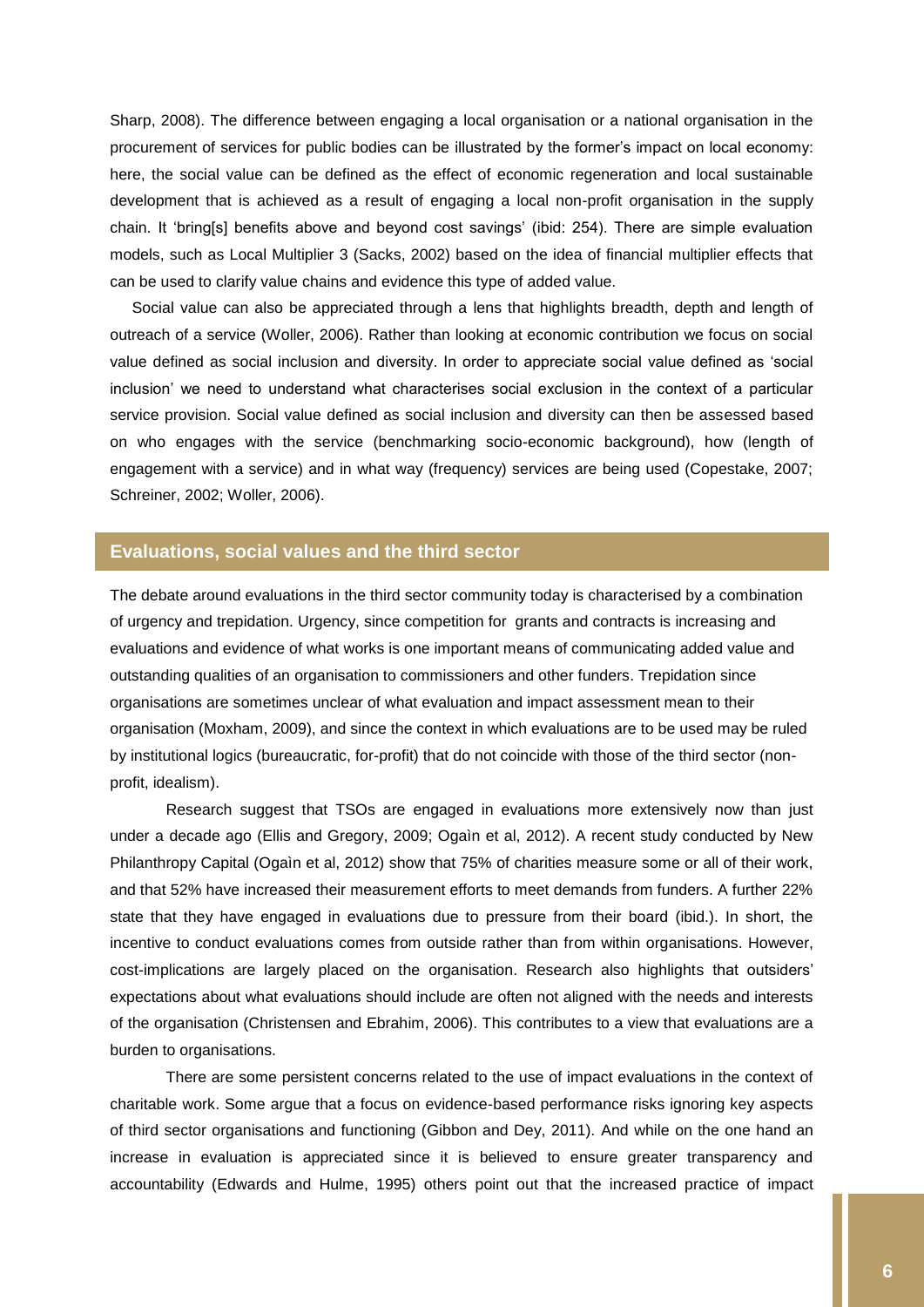evaluation may have negative repercussions on the way staff behave (Hwang and Powell, 2009; Moxham and Boaden, 2007) and could lead to organisational mission drift (see Barman and MacIndoe, 2012). Ebrahim (2002) argues that evaluations and accountability must be understood based on power asymmetries between receiving organisations and resource providers. Consequently evaluations are seen as means of surveillance and control, subject to the norms of 'the audit society' (Power, 1999). But organisations also prove to be active in the way evaluations are used in order to promote both a cause and an organisation (Arvidson and Lyon, 2013). As organisations get engaged in the practice of evaluations their attitudes and skills related to how this is handled change: evaluations are used to promote and market the organisation in an environment that is seen as increasingly competitive and evidence-focused (ibid.).

#### <span id="page-7-0"></span>**Is the third sector at an advantage in generating social value?**

Various arguments, forwarded by the sector as well as in academia, emphasise that TSOs are valuesdriven, based on solidarity and compassion (Macmillan, 2012). The assumption has hence been that the activities of TSOs build on social values (altruism, solidarity) and therefore also generate them (community cohesion, empowerment). However, claims about organisations' value-basis are contentious – where do values come from? How are they different from values found in private and statutory human service organisations? Furthermore, and of particular interest when discussing evaluations and outcomes, assumptions about the association between being a values-based organisation and the results generated from this values-basis are hard to verify. Some models lend themselves to more concrete discussions that clarify the association between organisational characteristics and the production of social value, such as that of Billis and Glennerster's model of third sector organisations' comparative advantage (1998).

Billis and Glennerster's argument is that TSOs have an advantage over private and state sector organisations in addressing the needs of disadvantaged clients. More specifically, TSOs are 'more effective suppliers' (1998: 87) of services to clients that are vulnerable and stigmatised. The comparative advantage derives from stakeholder ambiguity, an inherent structural characteristic that makes TSOs different from that of private and statutory sectors. Ambiguity is defined as 'a bewildering complexity of overlapping roles' (1998:81) between employer, employee, non-employee, provider recipient, chairperson, director and subordinate. This renders TSOs flexible and ready to respond to client needs, rather than being guided by profit motives of shareholders as in a private company or the reliance on 'concerns and prejudices of the median voter' (p. 96) as in the case of statutory services. For the user, the stakeholder ambiguity is the basis for informality, which reduces barriers between service providers and users based on prejudices, fear and stigma. The social value generated comes from structural characteristics that makes the organisation more approachable for groups that often are labelled hard to reach or hard to engage.

Arguments purporting that TSOs have a comparative advantage or inhabit particular values have come to be questioned as TSOs go through changes such as professionalisation (Hwang and Powell, 2009) and marketisation (Eikenberry and Kluver, 2004). Concepts such as isomorphism and hybridisation are often used to describe the nature of changes that TSOs are undergoing, and many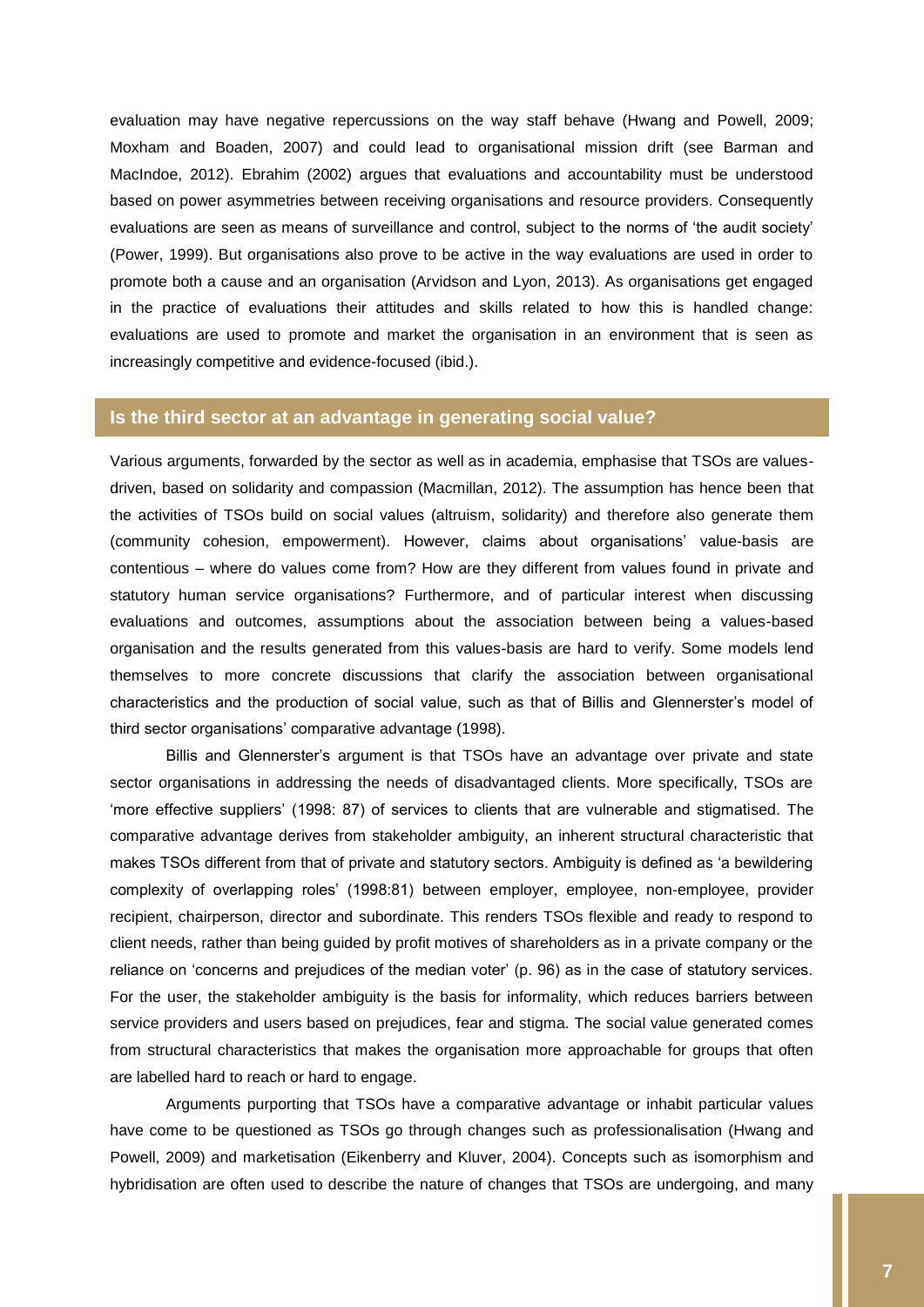argue that with this TSOs become less distinct in nature: values are diluted and the basis for their comparative advantage is lost. The point here, however, is not to venture into a discussion about how and whether TSOs have changed, whether and how they are different from public and private organisations. Instead we use this background to pose questions of relevance for evaluation frameworks used in the context of third sector work: how can the results of the structural characteristics described above translate into measurable social value? How can the social value generated through the way things are done (volunteer-led, community-based) be captured, described and assessed through evaluations? It is to this we turn next.

#### <span id="page-8-0"></span>**Describing and evaluating social values in TSOs**

We have defined social value as an impact that stretches beyond outcomes related strictly to individuals engaged in an intervention: social value implies benefits for groups, communities and the environment. The social value of an intervention can also be defined according to the outreach of the intervention, i.e. based on the characteristics of the service-users. The social value of an organisation will then depend on to what extent similar services offered by other providers are inclusive/exclusive. An organisation that contributes social value, for example through being inclusive and able to engage the otherwise hard-to-reach, does not only add value for the individuals that happen to benefit from services, but adds value to society as a whole, through e.g. increased well-being, health, and productivity. Social values are indirect outcomes in the sense that they that occur as an effect of the nature of the organisation and the way a service is delivered, rather being strictly related to the intervention per se.

To explore how social values can be endorsed by evaluation frameworks we have examined six evaluation frameworks used by TSOs in the UK. This investigation has been based on an iterative process, using explanatory models and promotional material related to these frameworks, and with the definitions of social value discussed above as a guide. The aim has been to identify themes that allow us to explore how social values can be described, assessed and promoted. The four themes are:

- 1. **Language**: can words promote social value?
- 2. **Program implementation**: how are organisational structures and behaviour linked to the creation of social value?
- 3. **Indirect and unintended consequences**: what is required for evaluations to capture this?
- 4. **Fostering social values**: can evaluations encourage the creation of social value?

Before exploring these themes we offer a brief description of the six evaluation frameworks, all established and used by TSOs in the UK. The references to these tools are purely for descriptive purposes, and the intention is not to compare one against the other with the view to promote one above the other.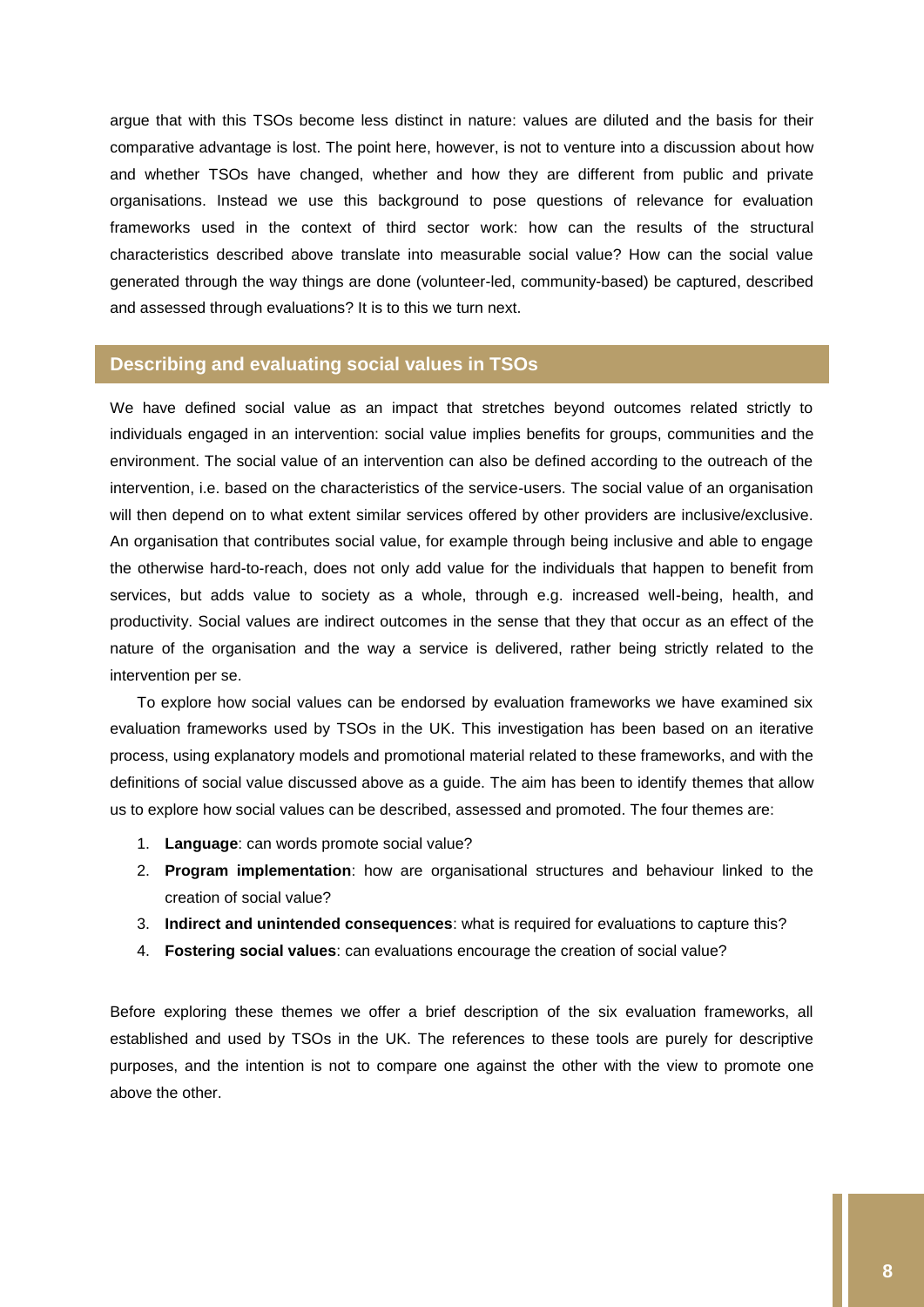#### <span id="page-9-0"></span>**Six evaluation frameworks outlined**

 $\overline{a}$ 

The material used for the review consists of promotional material obtained from designated web-sites; a body of grey literature that we define as discussions and comments on the tool by various actors using and/or promoting this and other tools. Where available and to a limited extent we used academic literature. Each of the frameworks is presented below, and the material used for our review is listed at the end of the paper.

**Social Return on Investment**, SROI (UK)<sup>1</sup>: SROI is based upon the principles of accountancy and cost-benefit analysis as it uses money as a unit of analysis to quantify and express social value creation. It measures the social benefits generated by an organisation (or intervention) in relation to the economic cost of achieving those benefits. SROI produces a quantitative monetary ratio of value, but it is also a framework that aims to communicate the story of change through case studies and qualitative data (Nicholls et al, 2012).

**Logic modelling**: this framework dates back to the 1960s/70s (Taylor-Powell and Henert, 2008). It is closely linked with theory of change and is designed to show the connections between a service and its outcomes (Axford et al, 2005). The results of a logic modelling exercise are often presented through a flow chart to visualise how inputs, outputs and outcomes are linked, as well as identifying different stakeholders.

**Questant**: Questant is an impact measurement tool used to assess services in terms of their value for money. Its principles are similar to SROI, although it differs in how the evaluation process is conducted. The data used is primarily existing data, and the evaluation process does require stakeholder consultation.

**The Outcomes Star (OS)**: the Outcomes Star (OS) is a measurement tool designed to both support and measure change in vulnerable service users. The tool engages with staff and service users to support, track and analyse results of, an intervention. The Outcomes Star consists of a number of scales arranged in the shape of a star, where progress in behaviour and attitudes can be mapped over time.

**Local multiplier 3 (LM3)**: the aim of LM3 is to make visible the link between social impact and economic benefits in the context of supply chains. It maps an organisation's source of income, how this is spent, and then re-spent within the local area. LM3 has been used to influence the public sector to consider the impact of its procurement decisions, and to highlight where an organisation can improve its impact.

**Volunteering impact assessment toolkit (VIAT)**: this tool aims to enable the assessment of the impact of volunteering (volunteers being both service providers and service users) on organisations, service users, the wider community, and volunteers themselves (Doyle and Scott, 2009). It offers a matrix of five areas of capital: physical, economic, human, social and cultural. By combining the matrix with stakeholder groups the respective needs, costs, and added value associated with each group and

<sup>&</sup>lt;sup>1</sup> The SROI referred to here is the framework presented as SROI UK [\(www.sroi-uk.org](http://www.sroi-uk.org/)). This is slightly different from SROI as developed by REDF in the US [\(www.redf.org](http://www.redf.org/)).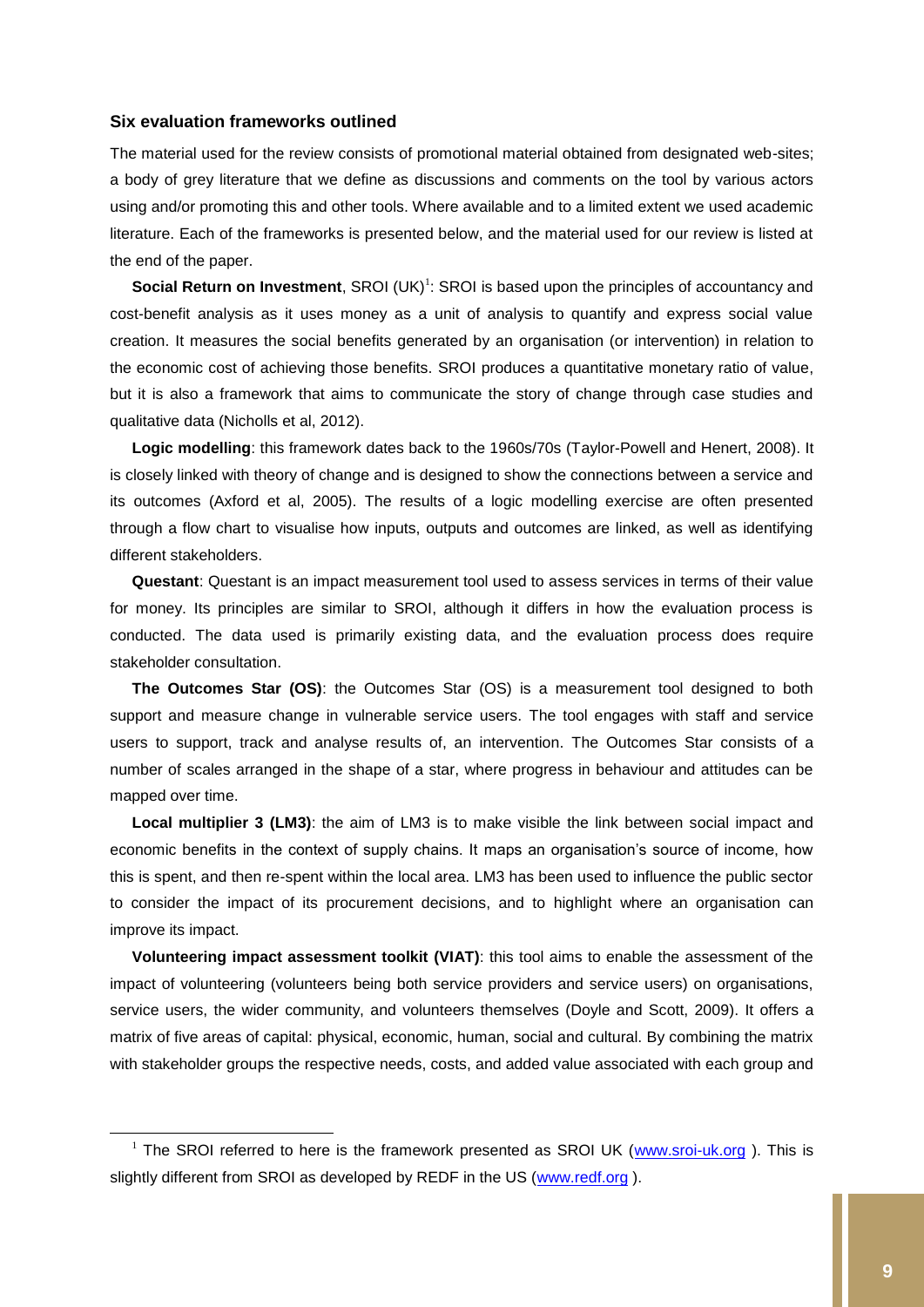type of capital can be assessed. It highlights different dimensions of impact that follow as a result of volunteer-based activities.

The descriptions above offer a brief introduction to these frameworks. As noted above the purpose of referring to the six evaluation frameworks is not to compare and contrast them with each other. This would prove difficult since each of them offer a level of flexibility as to what to emphasise and how to implement the evaluation. In the following we discuss the four questions outlined above.

#### <span id="page-10-0"></span>**1. Language: can words promote social value?**

Rhetorical features play a role in directing the evaluation process and the interest of the intended audience of the evaluation. The language and concepts used signal 'whose knowledge and interests are considered more legitimate' (Hall, 2012: x ). It directs the audience, the evaluated and the evaluator, as to what the criteria are used for judging success: value for money, efficiency, equity and inclusion are all normative in that they decide what is to be valued. With a focus on financial values the reader is separated from those for whom an intervention is intended – i.e. beneficiaries, clients, patients. Financial values of interest to outside stakeholders are put at the core: for every pound invested today we will save the taxpayer x-pounds in expenditure tomorrow.

SROI offers an interesting example in that it embraces what it assumes is of interest for funders (return on investment) and combines this with a language that is concerned with inequality. In the guidelines to SROI UK it specifically states that it 'seeks to reduce inequality' by incorporating social, environmental and economic costs and benefits' (Nicholls et al., 2012: 8). The concepts of 'social value' and 'inequality' are crucial in how the principles of SROI have been developed. The way the framework is presented suggests an ambitious approach: it aims to capture and demonstrate generated social value of individual organisations or programs. It also implies that, foreseeing the use of SROI on a broad scale by TSOs and commissioners alike, through conceptualising social value as a monetary value it will contribute to the reduction of inequality by placing the 'social' on a parity with cost-efficiency. Although built on similar methodological principles as SROI, Questant places the question 'Is our funding providing a positive return in financial terms?' in focus. Emphasis is on value for money and return on investment, while concepts such as equity and inclusion, although forming part of underlying factors used in determining the process outcomes, do not feature in the presentation of the tool.

## <span id="page-10-1"></span>**2. Program implementation: how are organisational structures and behaviour linked to the creation of social value?**

This theme directs focus to how an intervention is delivered, i.e. the nature of service delivery and how this can present barriers and invitations to engage with services to different client groups. This dimension can be described through the concept of 'space of access' (Kovandžić et al., 2012) and refers to the interaction between patient and service provider. It highlights how physical, relational and cognitive aspects create a 'space' in which disadvantaged clients feel welcome or not. The concept of 'comparative advantage' as used by Billis and Glennerster (1998) directs focus to exactly this aspect of TSOs, i.e. the relations and the interaction between clients and service providers. The 'advantage'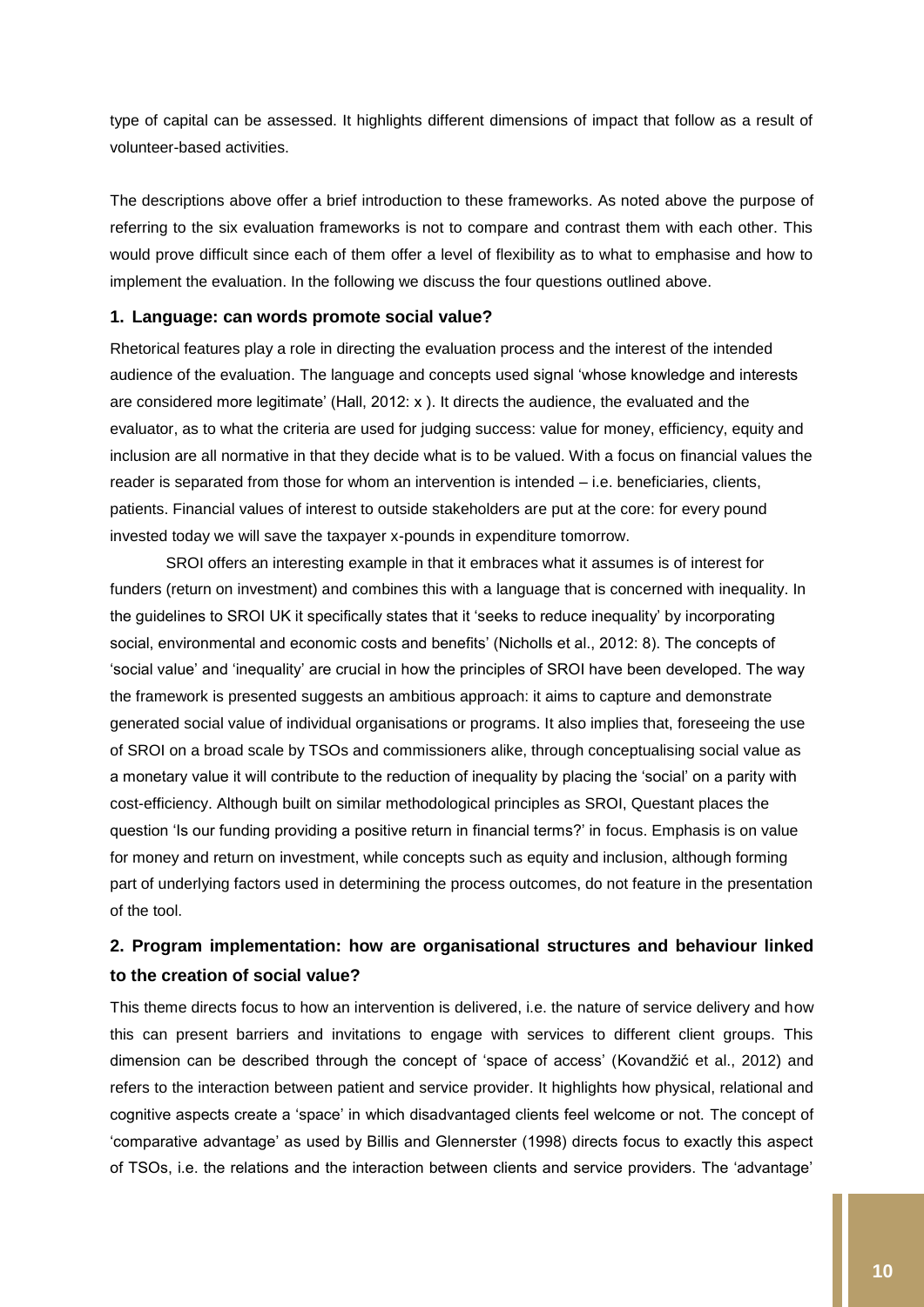that TSOs hold over other providers is that they reduce distance (physical, cognitive, cultural) to clients through stakeholder ambiguity. In essence, this reduces stigma and creates an allowing and inviting 'space of access' for disadvantaged clients.

How can we translate 'space of access' to evaluations describing and assessing social value? First of all, how can the evaluation framework communicate what 'space of access' and comparative advantage looks like in relation to a particular service? This can be done in a relatively simple way that does not require an evaluation per se. Rather, it involves a narrative that recognises disadvantages in different groups of clients, what constitutes barriers to access to the service, and in what way the project or organisation has addressed these barriers in planning and delivering services. This should include considerations that recognise barriers which are both physical/external (costs, location) and cultural/personal (lack of knowledge, stigma, fear). Secondly, the evaluation can include an element where clients describe 'how the program is personally valued by participants' and how it is 'manifested in meaningful ways in their lives' (Hall et al, 2012: 199). The evaluation can prescribe values of social inclusion by documenting how disadvantaged and under-served people experience services offered (Greene, 2012). Can they access services in a satisfactory way? And are they offered the same opportunity as others to follow and benefit from an intervention? Through documenting this, the evaluation can expose strengths and weaknesses in strategies of how a service is offered to different groups, and support the development of e.g. more inclusive approaches. This may be particularly valuable when working with clients who have complex problems, involving multiple agencies offering various interventions.

The VIAT aims to enable the assessment of the impact of volunteering (volunteers being both service providers and service users) on organisations, service users, the wider community, and volunteers themselves (Doyle and Scott, 2009: 40). It offers a matrix of five areas of capital: physical, economic, human, social and cultural. By combining the matrix with stakeholder groups the needs, costs, and added value associated with each group and type of capital can be assessed. It highlights different dimensions of impact that follow as a result of volunteer-based activities to all four groups of stakeholders, such as increased understanding of e.g. mental health issues to the community, contributing to increased tolerance and understanding among both volunteers and the community; greater knowledge of where to seek support; and possibly larger social networks of the service users. The Outcomes Star is devised so the client can reflect on personal experiences related to needs, progress and engagement with several agencies. How, in the client's view, does a particular program fit with a multitude of interventions?

VIAT and the Outcomes Star invite reflection on who engages with services, how, and to what effect. But how can the evaluation go beyond reflection to evidencing achievements related to a particular implementation strategy? Arguing that a space of access is beneficial for social inclusions, similar to what is implied by TSOs' comparative advantage, would have to be evidenced. This can be evaluated based on knowing who engages with the service (benchmarking socio-economic background) and in what way (e.g. frequency, nature of engagement) services are being accessed and used (Copestake 2007; Schreiner 2002; Woller 2006). This would support an assessment of whether services do indeed reach the hard to reach / hard to engage, and outline how this client group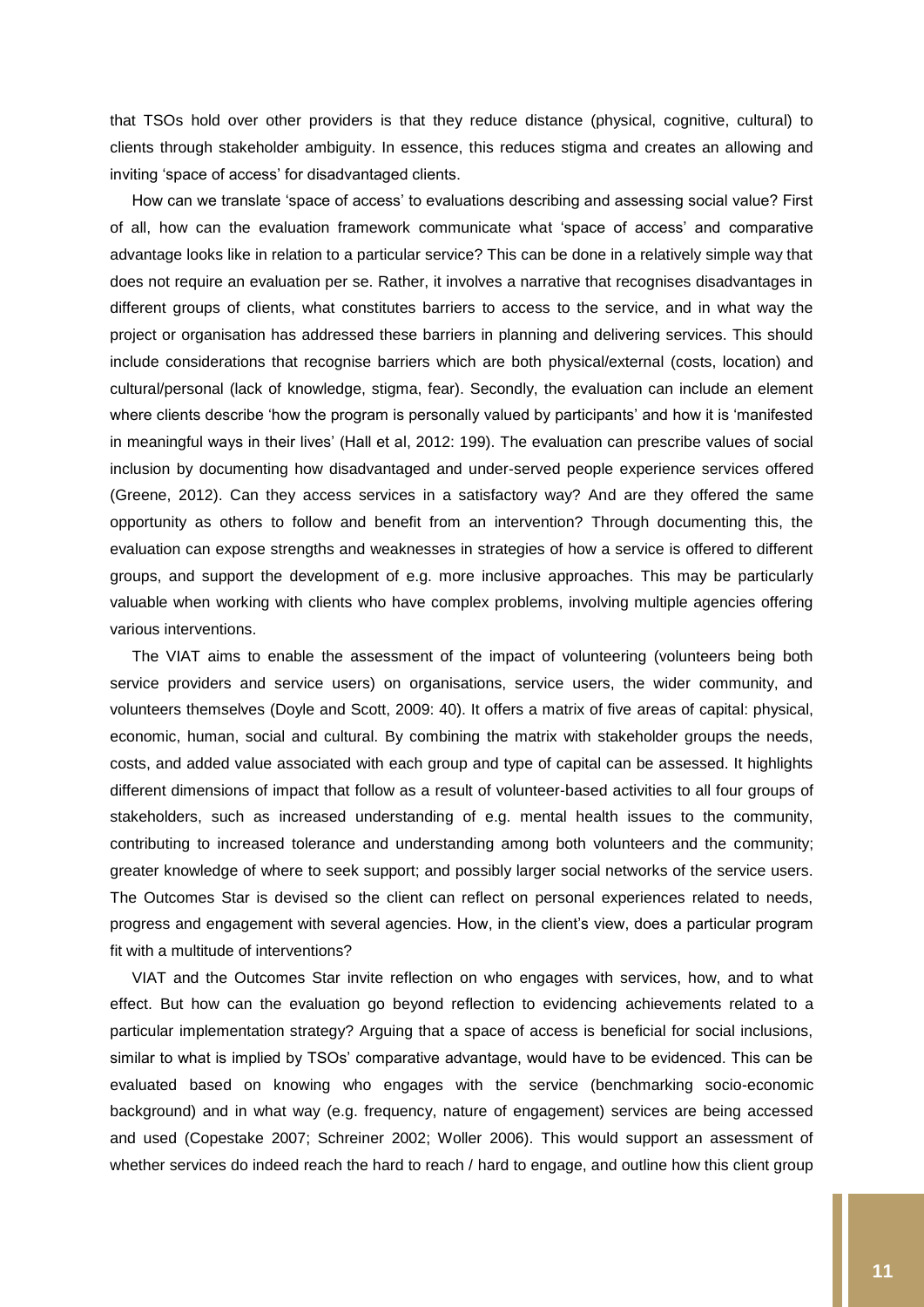engages with the services over time. None of the tools reviewed for this paper provides a framework that looks into this. However, in the context of micro-finance services, offered by non-government organisations in the third world, this is a topic that has been widely discussed with ensuing evaluation frameworks developed that support assessment of how organisations manage to balance the dual goal of being socially inclusive as well as financially sound (Copestake 2007; Woller 2006).

#### <span id="page-12-0"></span>**3. Indirect and unintended consequences: How can evaluations capture this?**

The pros and cons of 'goal free' and 'goal driven' evaluation have been long discussed (House, 2004). The implication of a 'goal free' evaluation is that the evaluation addresses pre-defined and unexpected outcomes with equal worth. It emphasises 'contextual meaningfulness' and the idea that 'social programs…should be evaluated according to the merit and worth of their actual effects, independent of their intended effects' (Greene, 1994: 534). Such an approach challenges evaluations based on the idea that methodological rigour requires that only pre-defined outcomes are assessed (Hall and Arvidson, 2013). As stated earlier, social value is understood as an unintended consequence of a program implementation. This type of impact can be captured through stakeholder involvement.

The underlying idea with stakeholder involvement is that stakeholders, i.e. people affected by a programme, 'hold critical, sometimes elusive, knowledge about the dynamics of the program and the needs that the program is intended to fulfil' (Brisolara 1998: 25). Therefore, by including stakeholders in the initial stage of impact mapping, several benefits (and any drawbacks) of the intervention can be recognised and included, rather than just those that the organisation itself has identified as goals.

Stakeholder involvement is a relatively well established concept in the evaluation of TSOs. The technique, intensity and intention behind it may vary though. Stakeholder involvement in SROI is at the core of the evaluation process, with the intention to 'value the things that matter'. Stakeholder involvement in the OS is seen as an interactive tool for user/provider collaboration, with the intent to illustrate and also motivate and induce change. We can label these intentions instrumental and transformative. Below we will explore the latter in some more detail.

#### <span id="page-12-1"></span>**4. Fostering social values: can evaluations encourage the creation of social values?**

Transformative evaluation refers to an approach that sees evaluation as a 'social institution vital to the realisation of democratic societies' (House, 2004: 220). Evaluation should not only be seen as an exercise applied from outside, with the aim to retrieve information about the qualities of an intervention, but also as a tool aimed at contributing to deliberation and change. Values play a role in making judgements about – *valuing* – evidence of an intervention and the merits of an organisation. But apart from highlighting social values through describing values and value-creation in interventions, an evaluation can also actively practice and prescribe values (Greene, 2012; Hall et al., 2012) in the context within which the evaluation is carried out. The consequences in terms of quality of the evaluation have been debated, and the focus on richness and 'thick description' (that aims to capture context and intentionality of those involved) achieved through stakeholder involvement, is challenged by proponents of scientific rigour that relies on indicators, pre-defined outcomes and a focus on 'evidence' as a required result of evaluations (Hall, 2012).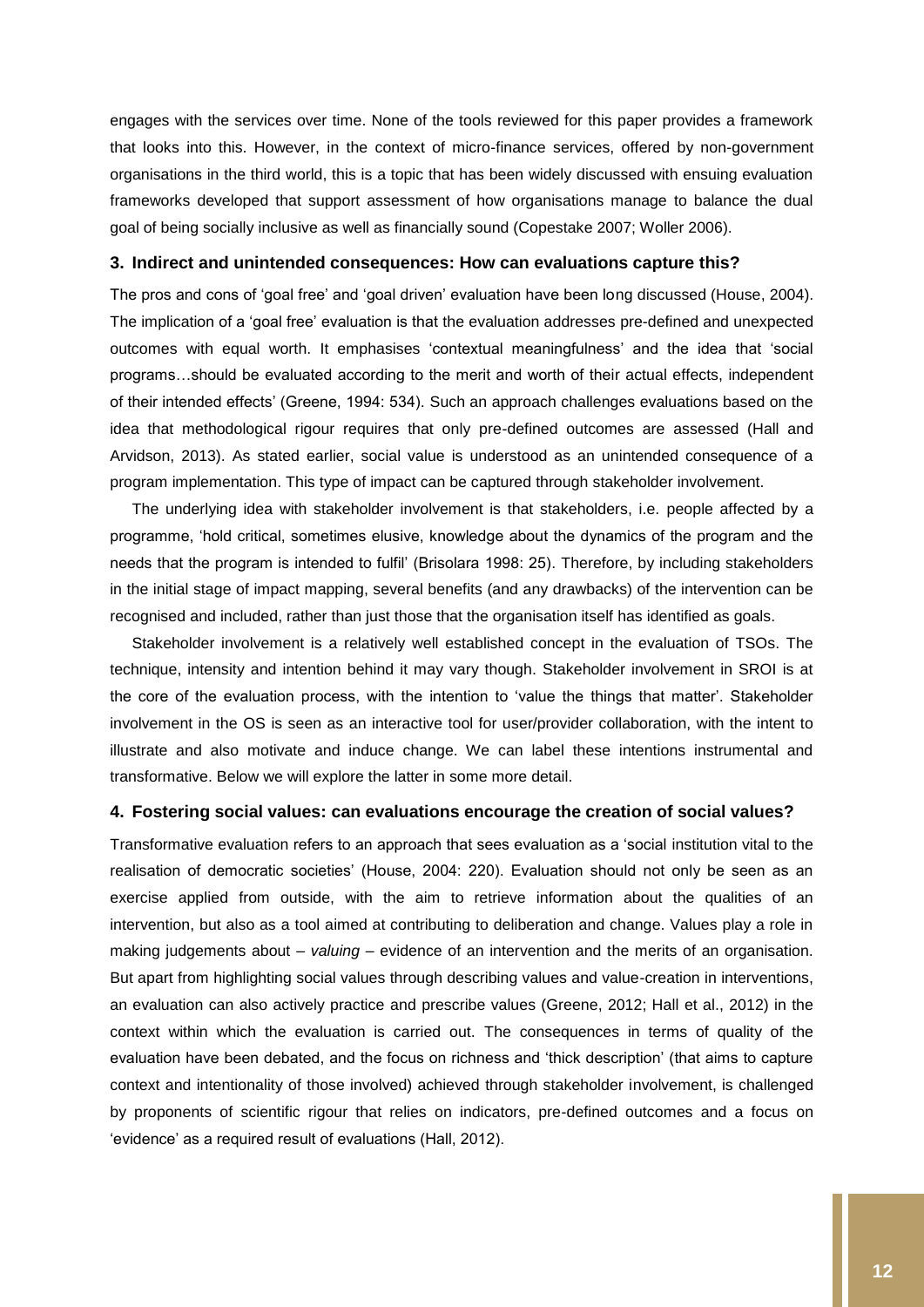The Outcomes Star offers an example of how this can be done. The OS is inspired by a participatory approach. It engages stakeholders, i.e. users of services, with the aim to empower users and to bring about change. The tool is used as an interactive map that fits in with, and ideally facilitates the interaction between, counsellor and client. It not only measures outcomes, but is instrumental in helping the desired outcomes to be achieved. In this way the Outcomes Star is practicing values underpinned by principles that emphasise the reversal of roles underlined by power and knowledge, usually represented in evaluations by the powerful funder, the mediating evaluator, and a less powerful service user. As with some stakeholder involvement this allows for facts, needs and values to be examined: the process is supported by inclusion, dialogue, and deliberation (House, 2004) rather than guided by priorities as set by a policy context (competition) and pre-determined priorities (efficiency and cost).

#### <span id="page-13-0"></span>**Concluding remarks**

The Social Value Act and the open public services reform are invitations for TSOs to continue as important public service deliverers. However, for the concept of social value, endorsed through the Social Value Act, to become a meaningful ingredient in procurement and commissioning procedures, those involved in decision-making will need relevant definitions of what social value means and evidence that such value has/can be created. Evaluations, we argue, are both appropriate and powerful means of communication for TSOs that wish to describe values they advocate and evidence of what they achieve based on this.

This paper aims to highlight where and how evaluations can describe and capture social values. We can conclude that the focus on the creation of social value is not specifically articulated in any of the evaluation frameworks reviewed for this paper, with SROI as the exception. The evaluation frameworks all allow for some discretion in how results are reported. Hence, based on rhetorical techniques and through allowing narratives that directs focus to social value creation, each of the frameworks can be presented in such a way that they highlight social values and how they are linked to third sector activities. There is also discretion in how they are implemented, including to what degree stakeholders are involved and how an understanding of social value creation is guiding data collection. Discretion can also be used to outline an intervention per se (which in theory could be identical to that of other organisations) as well as the way this intervention is delivered. Some argue it is ethically imperative to capture as much as possible of this aspect (Kushner, 2012). Others, more pragmatically, suggest identifying relevant characteristics of this process to include in the evaluation (Greene, 2012).

Other implications of the discussion offered here relate to methodological requirements that would allow evaluations to assess achievements and the value of e.g. social inclusion as an aspect or effect of the nature of service delivery. Such methodological requirements could include benchmarking clients with a view to assessing characteristics of clients from a social outreach perspective. In the case of e.g. SROI and Questant we would need to relate difference in client characteristics to financial values. Existing research (Copestake, 2007) that aim to develop frameworks that can appreciate degree of social outreach also suggest focus on *how*, as in length of engagement with a service, and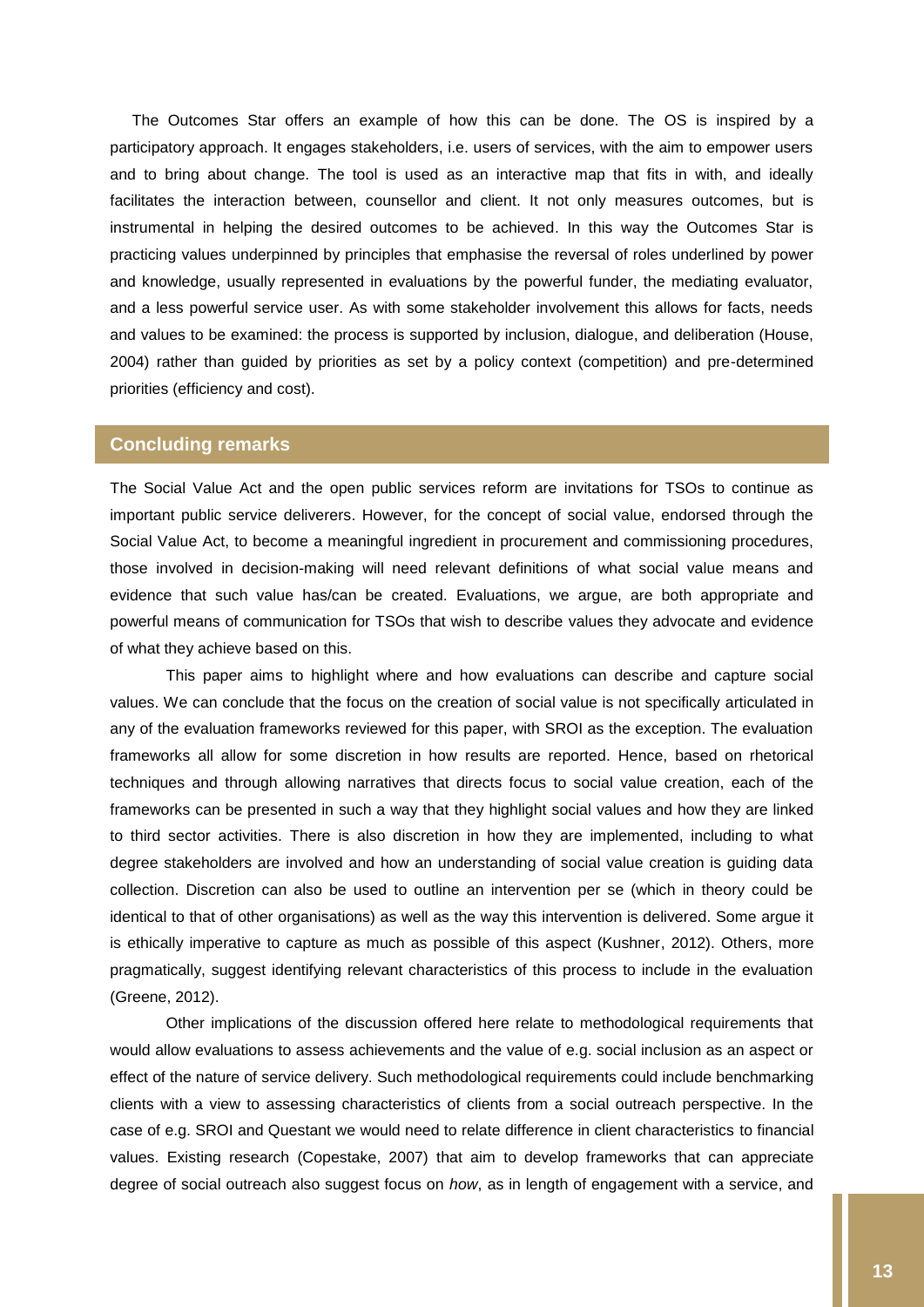*in what way*, as in frequency, services are being used. Although this may not be technically difficult to do, for a relatively small and resource-strapped organisation it may prove demanding.

The fourth point raised in the analysis also has methodological implications. To engage in transformative evaluation, the organisation will be required to outline an evaluation framework that places the experience and needs of the client at the core, and also to develop a theory of change where the evaluation is not only a tool that observes but also instigates change. The methodological implications are, again, requiring efforts, skills and resources. Taking such a direction with the evaluation, it could be argued, is ethically imperative (the right thing to do) as well as instrumentally sound since it will support the organisation's work towards achieving change for the client. However, as Hall (2012) suggests, different evaluation logics present underlying methodological preferences. A transformative evaluation may be challenged on the basis of such preferences with references to, for example, an increased risk of respondent courtesy causing data to be biased.

We may consider the implications of employing evaluations with the purpose of describing and valuing social value in service provision from a wider perspective than that of the individual organisation. By assigning evaluations the task of assessing not only the performance of individual organisations but also to outline distinctive organisational features we can see how evaluations focusing on capturing and describing social value can serve two purposes. Firstly, the evaluation relates to the achievements of one specific organisation. Secondly, by allowing for achievements as well as distinctiveness based on the nature of service delivery to feature in evaluations, results can also come to inform us about how different organisational types offer complementary inputs in a diverse landscape of service providers. In this way, evaluations can support commissioners and other decision-makers in ascertaining diversity in service delivery and thereby avoiding a gradual exclusion of vulnerable service users who do not easily engage with statutory or private sector services.

In the discussion offered here there are primarily two groups of decision-making stakeholders that have been referred to; organisations engaging in evaluations, and commissioners and the like who are encouraged to use evaluations as resources in implementing the Social Value Act. It is however also important to point out, as Palfrey et al (2012) argue, that evaluators who implement evaluations have a prominent position in that they can make values explicit and visible to an outside audience. They are potentially carriers of 'the value judgements of those with most power in the system' (Palfrey et al, 2012: 122). Hall et al (2012) too make a case for recognising the authority and power of evaluators. Consequently, it is important for all actors involved in choosing, implementing and using evaluations to consider how evaluations express values. In the context presented here, with new policies and the Social Value Act being implemented along with goals of efficiency and budgetary constraints, evaluations can play an important role in emphasizing the meaning of social value and the way third sector organisations can address inequalities in service provision.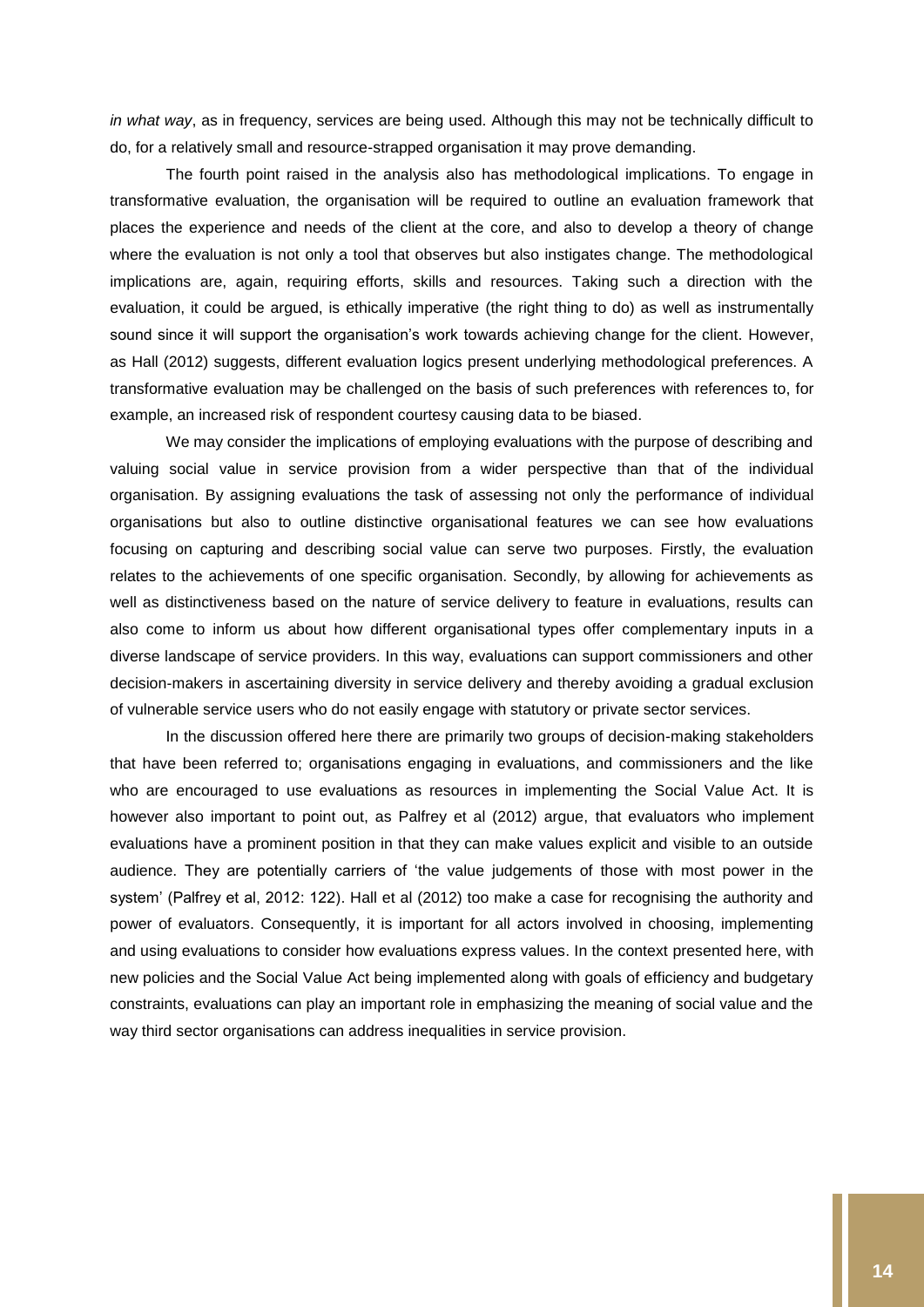#### <span id="page-15-0"></span>**References**

- Arvidson, M., and Lyon, F. (2013) 'Social Impact Measurement and Non-profit Organisations: Compliance, Resistance, and Promotion', VOLUNTAS: International Journal of Voluntary and Nonprofit Organizations. Pre-print online publication.
- Axford, N., Little, M., Morpeth, L., & Weyts, A. (2005). Evaluating Children's services: recent conceptual and methodological developments. British Journal of Social Work, 35(1), 73–88.
- Barman, E., & MacIndoe, H. (2012). Institutional Pressures and Organizational Capacity: The Case of Outcome Measurement1. Sociological Forum, 27(1), 70–93.
- Barman, E. (2007). What is the Bottom Line for Nonprofit Organizations? A History of Measurement in the British Voluntary Sector. Voluntas: International Journal of Voluntary and Nonprofit Organizations, 18(2), 101–115.
- Billis, D., and Glennerster, H. (1998) 'Human services and the voluntary sector: towards a theory of comparative advantage', Journal of Social policy, 27 (01): 79-98.
- Brisolara, S. (1998) 'The History of Participatory Evaluation and Current Debates in the Field', New Directions for Evaluation, 80 (Winter): 25-41.
- Christensen, R. A., & Ebrahim, A. (2006). How Does Accountability Affect Mission? The case of a nonprofit serving immigrants and refugees. Nonprofit Management and Leadership, 17(2), 195– 209.
- Copestake, J. (2007) 'Mainstreaming Microfinance: Social Performance Management or Mission Drift?', World Development, 35 (10): 1721-38.
- Doyle, D., & Scott, R. (Eds.). (2009). Volunteers in hospice and palliative care: a resource for voluntary service managers. Oxford, UK: Oxford University Press.
- Ebrahim, A. (2002). Information Struggles: The Role of Information in the Reproduction of NGO-Funder Relationships. Nonprofit and Voluntary Sector Quarterly, 31(1), 84–114.
- Edwards, M., & Hulme, D. (1995). Non-Governmental Organizations Performance and Accountability. London: Earthscan.
- Eikenberry, A., & Kluver, J. (2004). The marketization of the nonprofit sector: civil society at risk? Public Administration Review, 64(2), 132–140.
- Ellis, J., Gregory, T., & Services, C. E. (2009). Accountability and learning: developing monitoring and evaluation in the third sector. London: Charities Evaluation Services.
- Gibbon, J., & Dey, C. (2011). Developments in Social Impact Measurement in the Third Sector: Scaling Up or Dumbing Down? Social and Environmental Accountability Journal, 31(1), 63–72.
- Greene, J. (2012) 'Values-engaged evaluation' in M. Segone (ed.) Evaluation for equitable development results. Washington: Unicef (pp. 192-208).
- Greene, J. (1994) 'Qualitative Program Evaluation. Practice and Promise' in N. K. Denzin and Y. S. Lincoln (eds), Handbook of Qualitative Research (pp. 530-44). London: Sage Pbl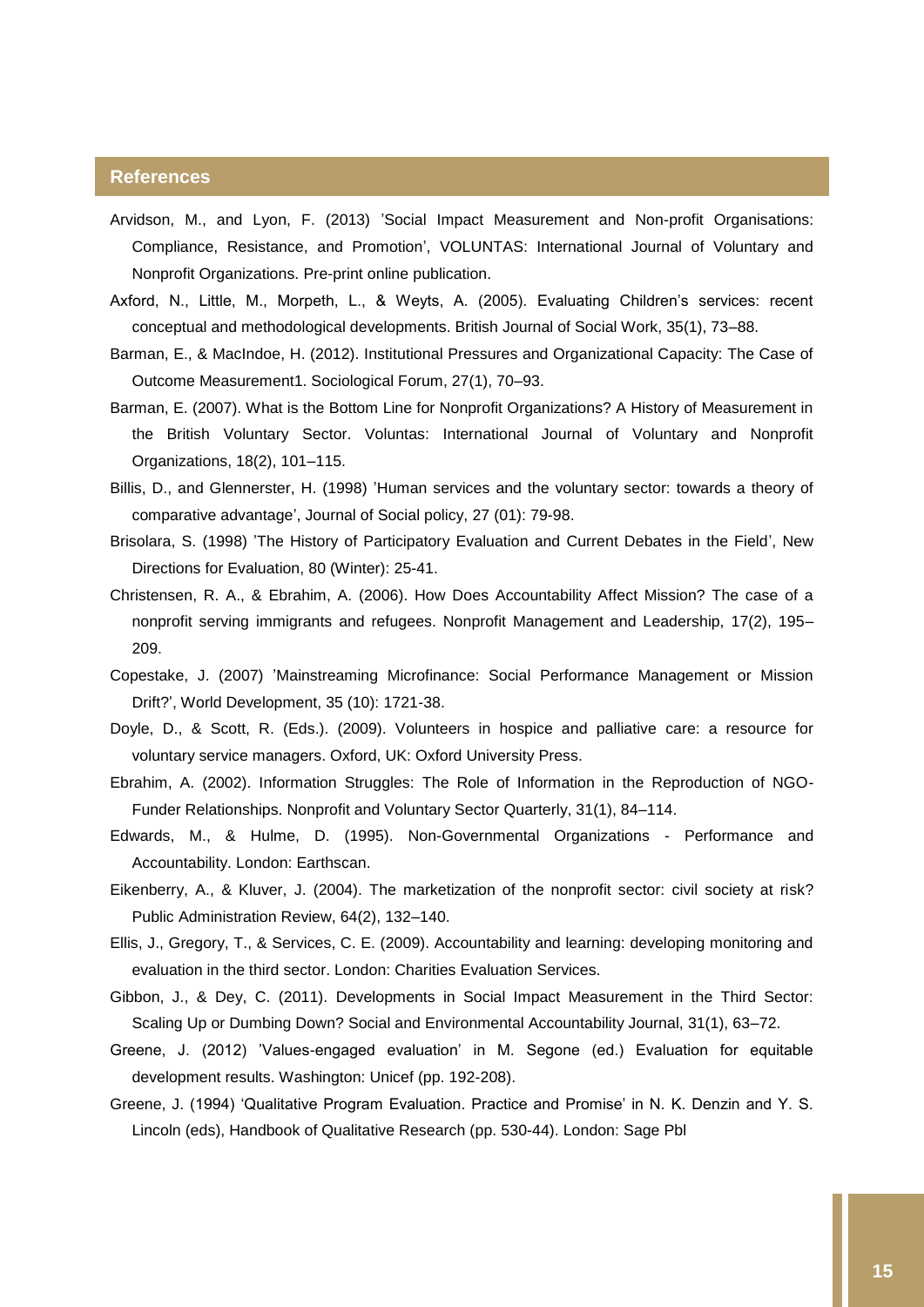- Hall, K. and Arvidson, M. (2013) 'How do we know if social enterprise works? Tools for assessing social enterprise performance' in S. Denny and F. Seddon (eds), Social enterprise: accountability and evaluation around the world. London: Routledge.
- Hall, M. (2012) Evaluation Logics in the Third Sector. VOLUNTAS: International Journal of Voluntary and Nonprofit Organizations. Pre-print version published on-line
- Hay, K. (2012) 'Strengthening equity-focused evaluations through insights from feminist theory and approaches' in M. Segone (ed.) Evaluation for equitable development results. Washington: Unicef (pp. 39-58).
- HM Government (2012a) Public Services (Social Value) Act 2012. London: The National Archives.
- HM Government (2012b) Open Public Services White Paper. London: Cabinet Office.
- HM Government (2012c) Procurement policy note the Public Services (Social Value) Act 2012 advice for commissioners and procurers. London: The Cabinet Office.
- House, E. R. (2004) 'Intellectual history in evaluation' in M. C. Alkin (ed.), Evaluation roots. California: Sage Publications Inc. (pp. 218-224).
- Hwang, H., & Powell, W. W. (2009). The rationalization of charity : The Infl uences of Professionalism in the Nonprofi t Sector. Administrative Science Quarterly.
- Kovandžić, M., Funnell, E., Hammond, J., Ahmed, A., Edwards, S., Clarke, P., Hibbert, D., et al. (2012) 'The space of access to primary mental health care: a qualitative case study', Health and place, 18 (3): 536-51.
- Kushner, S. (2012) 'Case study and equity in evaluation' in M. Segone (ed.), Evaluation for equitable development results. Washington: Unicef (pp. 172-91).
- Macmillan, R. (2012). "Distinction" in the third sector. Working Paper no. 89, Third Sector Research Centre, Birmingham.
- Moxham, C. (2009). Performance measurement: Examining the applicability of the existing body of knowledge to nonprofit organisations. International Journal of Operations & Production Management, 29(7), 740–763.
- Moxham, C., & Boaden, R. (2007). The impact of performance measurement in the voluntary sector: Identification of contextual and processual factors. International Journal of Operations & Production Management, 27(8), 826–845.
- Nicholls, J., Lawlor, E., Neltzert, E. and Goodspeed, T. (2012) A guide to social return on investment. London: The Cabinet Office, Office of the Third Sector.
- Ógáin, E. N., Lumley, T. and Pritchard, D. (2012) Impact measurement among charities and social enterprises. London: New Philanthropy Capital.
- Palfrey, C., Thomas, P. and Phillips, C. (2012) Evaluation for the real world: the impact of evidence in policy making. Bristol: Policy Press.
- Power, M. (1999). The Audit Society. Rituals of Verification. Oxford: Oxford University Press.
- Rossi, P. H., Lipsey, M. W. and Freeman, H. E. (2004) Evaluation: A Systematic Approach. London: Sage.
- Sacks, J. (2002). The money trail. Report 2002. London: New Economics Foundation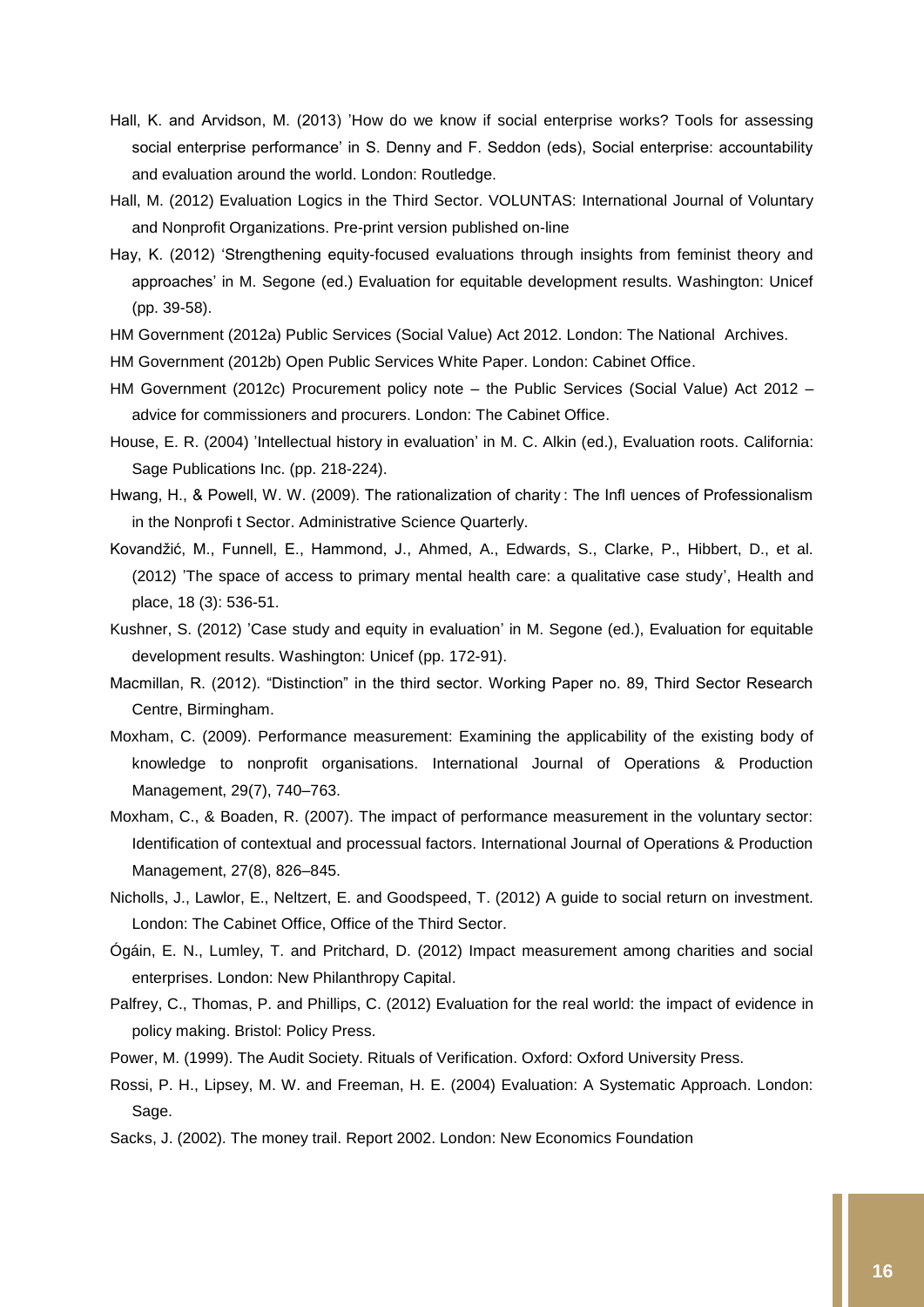- Schreiner, M. (2002) 'Aspects of outreach: a framework for discussion of the social benefits of microfinance', Journal of International Development, 14 (5): 591-603.
- Taylor-Powell and Henert. (2008) Developing a logic model: teaching and training guide. Madison: University of Wisconsin.
- Thatcher, J. and Sharp, L. (2008) 'Measuring the local economic impact of National Health Service procurement in the UK: an evaluation of the Cornwall Food Programme and LM3', Local Environment, 13 (3), 253-70.
- Westall, A. (2009) 'Value and the Third Sector', TSRC Working Paper 25
- Woller, G. (2002) 'From market failure to marketing failure: market orientation as the key to deep outreach in microfinance', Journal of International Development, 14 (3): 305–324. Doi: 10.1002/jid.883
- Woller, G. (2006) Evaluating MFIs' Social Performance*: A Measurement Tool*. Washington: USAid.